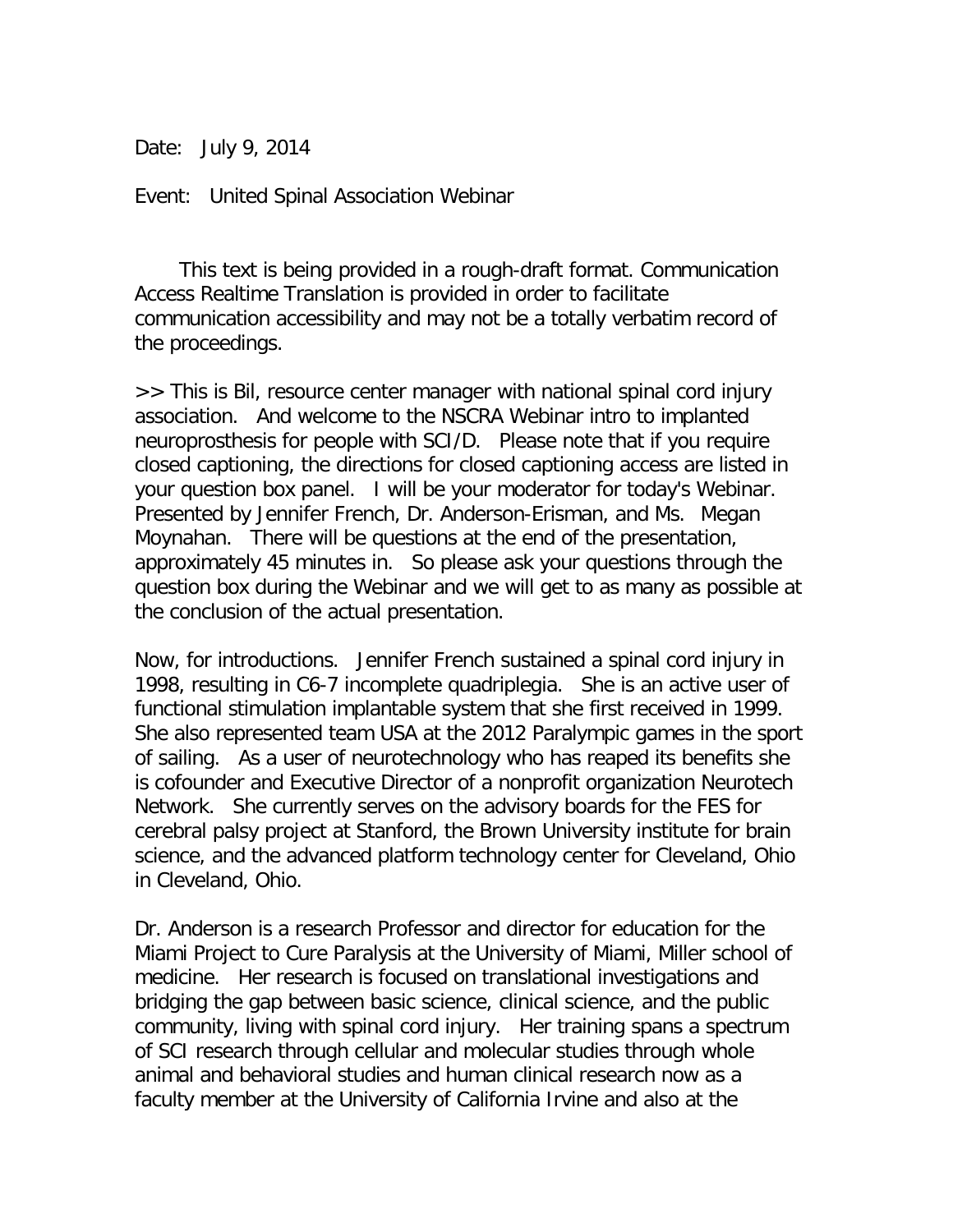University of Miami. Her currently projects focus on aging-related changes in bladder health after SCI, determining the minimum amount of exercise and locomotor training required for clinical trials for SCI/D and identifying with facilitators and barriers through clinical trial participation from the SCI clinical perspective. In addition to pursuing her own research regarding chronic injury she serves as a scientific interface to the public for the diverse array of research being conducted at the Miami Project, and is now also managing the first cellular transplantation clinical trial.

Megan Moynahan is Executive Director of the Institute for Functional Restoration, a nonprofit organization based at Case Western Reserve University at Cleveland, Ohio with a mission to restore function to people with spinal cord injuries by creating sustainable inertia model for new technologies. The IFR brings technologies out of research, and into commercial availability for people with spinal cord injury by identifying those that are viable solutions for patients, and then navigating them through the pathway through availability outside of clinical research, using funding that comes from a culmination of grants and philanthropy. She holds a bachelor's degree in biomedical engineering from Johns-Hopkins University and a master's degree in biomedical engineer from Case Western Reserve University. Please pose any questions you have during the presentation. And we will now hear from our first presenter, Jennifer French. Jennifer.

>> Jennifer: Thanks, Bil for the great introduction and thank you for attending this Webinar. We will be talking about accessing to implanted neuroprosthesis along with Dr. Anderson and Megan Moynahan. Let's dig into our presentation that we will be talking about today.

As Bil mentioned there is a question box that's over on your screen. So if you have any questions during the Webinar, please pose your questions there. I also want to encourage you, if you have any ideas for future Webinars to please post them there as well so that will help guide us into what you would like to hear in the future. And also, to let you know that this presentation is provided in PDF form. It will be available -- actually, it is available on the Miami Project website, on the Neurotech website, as well as the NSCIA website. So please don't feel that you have to scurry down notes during this or try to copy everything that you see on these slides. You will be able to access that PDF format along with all the hyperlinks that we will be presenting today.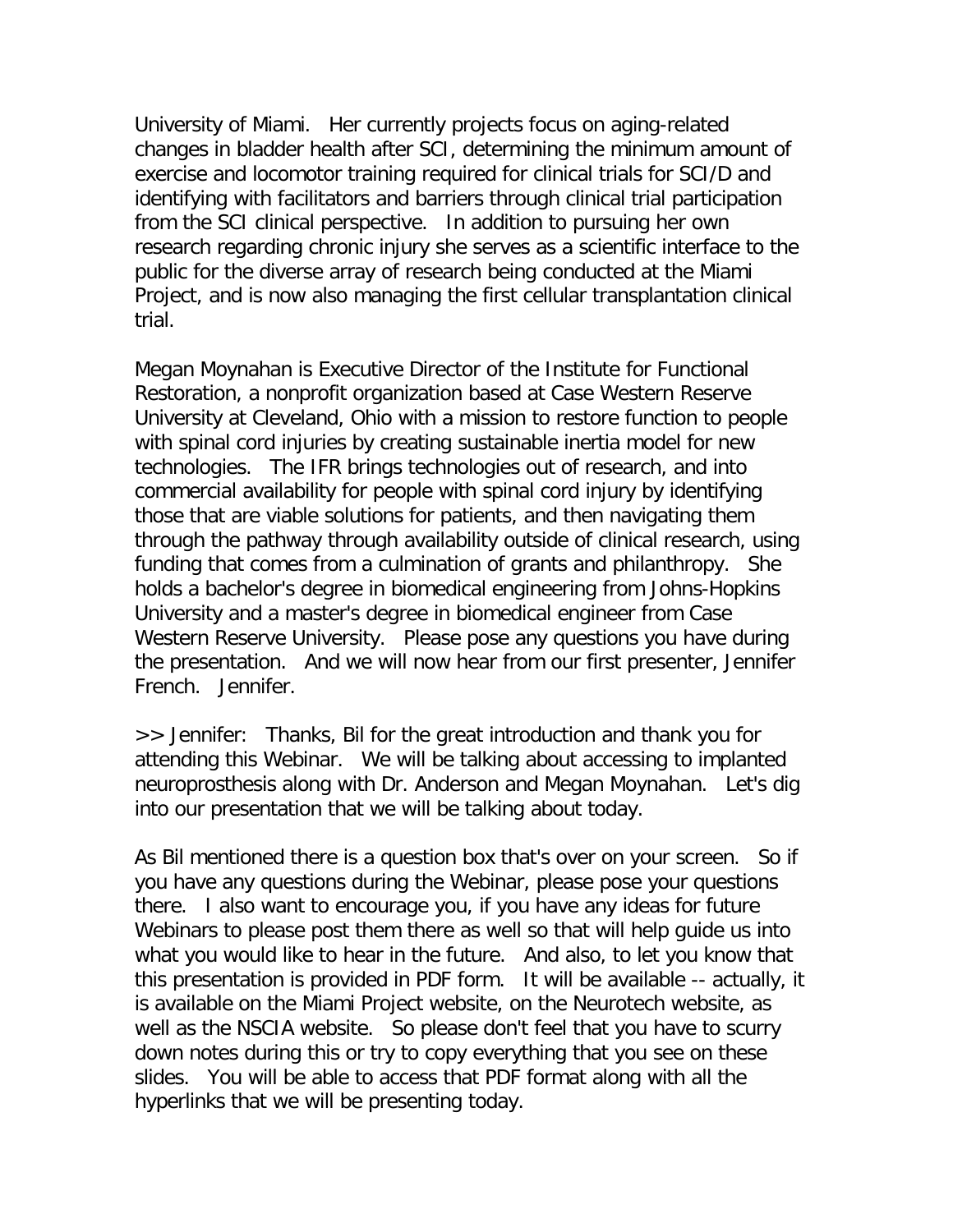So, first, I'd like to introduce you to each of our organizations. My name is Jen French, Executive Director of Neurotech Network, a nonprofit organization, focusing on the education and advocacy to access neurotechnology devices, therapies and treatments. And we focus for people living with impairments, their caregivers and the medical community who care for them.

Kim, would you like to introduce the Miami Project? I don't hear Kim, but she's with the Miami Project. The Miami Project is dedicated to finding more effective treatments and ultimately a cure for paralysis resulting from spinal cord injury.

And Megan, would you like to introduce the IFR. I don't seem to hear Megan either. But the IFR, again, is committed to the mission of restoring function for people with spinal cord injuries by creating a sustainable commercial model and for neuromodulation systems. That's part of accessing these devices that she will be introducing later today, in this Webinar. So those are the three organizations that each of us represent. Again, there are links to our website so you can learn a little bit more about each one of our organizations.

So a little disclaimer. The information that we're presenting in this session is not meant to replace the advice of your medical professional. You should consult a healthcare professional who is familiar with your specific case. And we highly suggest that you work with an informed medical professional familiar with your case. So the information that we're providing for you today, please feel free to take that to your medical professional and be able to work with them on your specific condition.

Now, so what are we talking about today? So what we're talking about today, first we're going to introduce you to implanted neuroprosthetics and talk about the difference between a therapeutic effect and prosthetic effect in terms of application and talk about the neurostimulation, the -- and brain computer, brain machine in your case applications and introduce you to -- also we will go through some of the pros and cons with what people with spinal cord injuries, and disorders as well, as to what their decision process is, and when they're looking at getting an implanted neuroprosthesis and a little bit of basics about clinical trials and how to access it, how do you get plugged into these types of neuroprosthetics.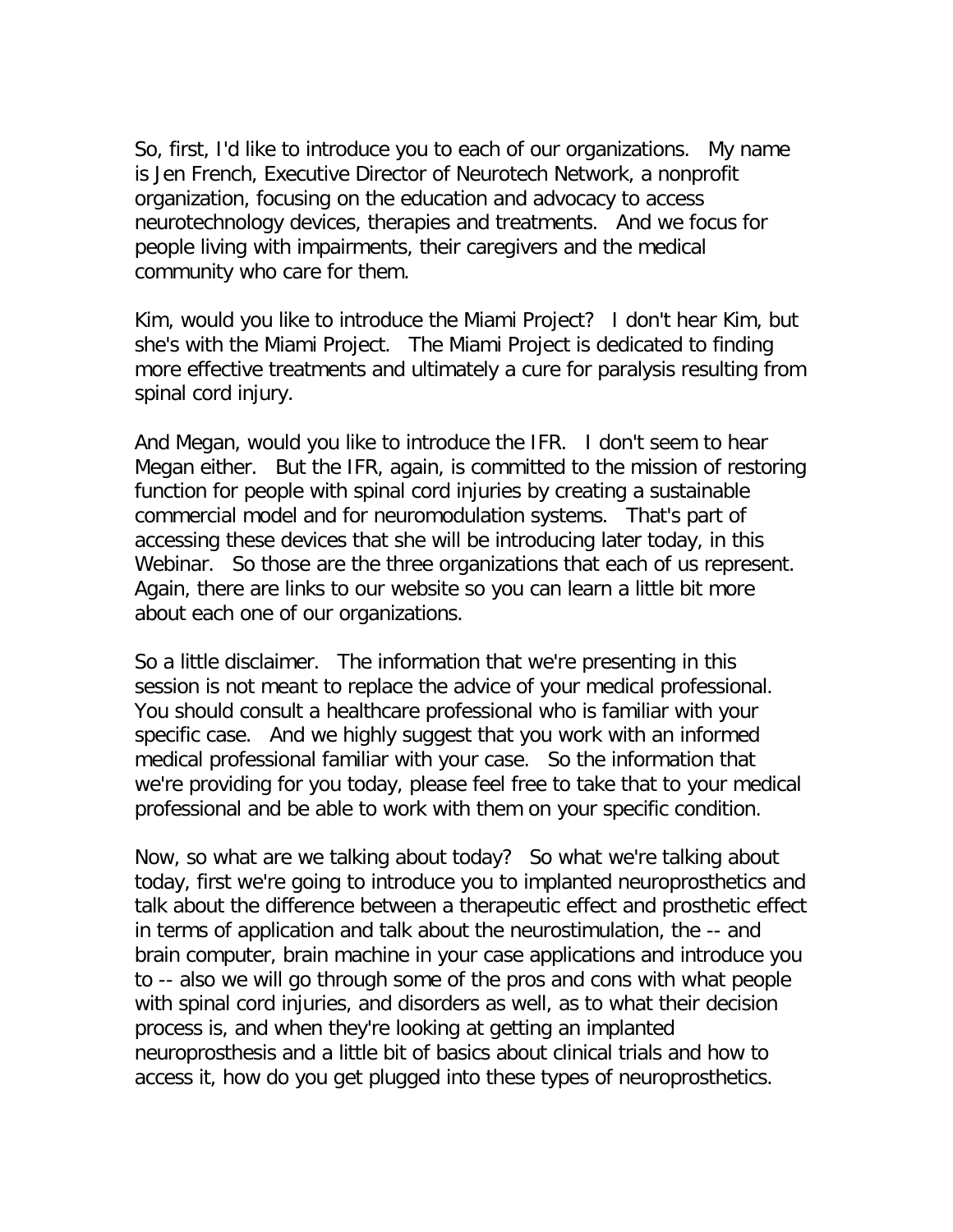At this point we would like to poll the audience. We would like to toss out a poll to you all to answer this quick yes or no question. So are you aware of neuroprosthetics before you entered this it Webinar? So please go ahead and answer that poll question either yes or no, if you were aware of neuroprosthetics before you logged into this Webinar, so we can kind of gauge the audience and your knowledge out there. Take a few minutes just to allow you all to give your responses.

>> I'm back on.

>> Jennifer: Great. We have Kim back on with her mic and she will be joining us and talking about BCI. I think our poll is just about done. Do we have the results possibly coming up?

So the poll results are in. So it's just about 50/50. So about 57% of you have heard about neuroprosthetics before this and about 43% have not. That helps us gauge this audience's learning about it, and want to learn about it. And then those of you that have heard about it and just want to learn more. So let's dig into some of the details of what is an implanted neuroprosthetic.

First what is a neuroprosthesis. It is a device that connects with the nervous system to replace a supplemental function. When we talk about implanted devices, these are devices surgically implanted into the body. For the applications we talk about they use electrodes, or sense neural activity that can be applied to either a nerve or a muscle. So the pictures that you see here are some of the various types of implanted electrodes. So some of these are recording electrodes. And this square is called a electrodal array in some of our applications.

It's key to note that some of these devices also have a lot of the implanted neuroprosthetics have the internal control unit. The device may be encapsulated or implanted in the body but there is an external control unit for the user to have control over the device inside of you. For instance for the Vegus nerve stimulater for seizure or seizure management they typically have a external magnet or an external device using stimulation for drop foot that you may be familiar with, usually have a remote in your pocket so you can control the device. So the take-home message about implanted neuroprosthesis, it is able to restore function not only for acute conditions but chronic conditions as well. That's the key point.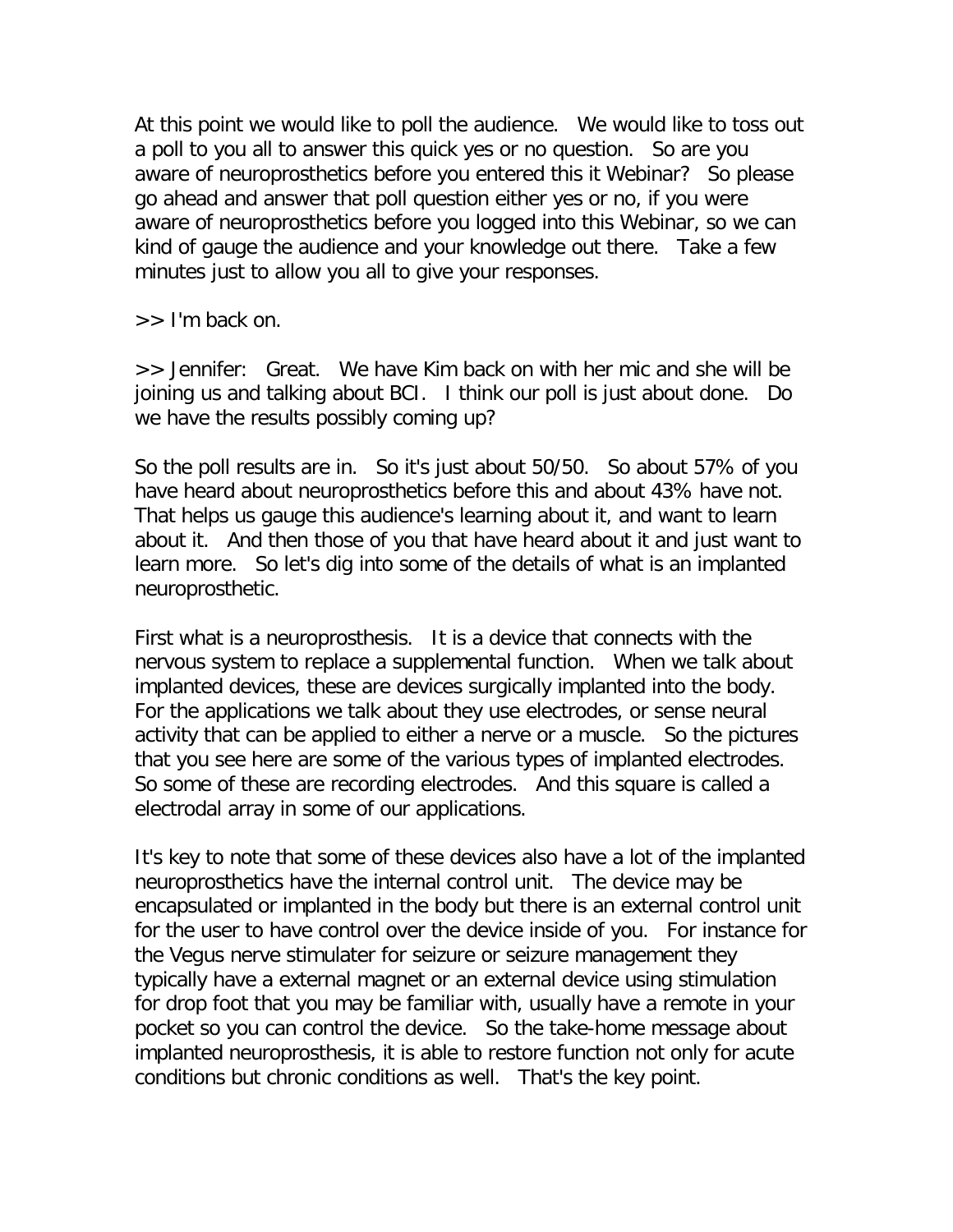Some people say I'm five years, 10 years, 15 years after my injury. Am I eligible for this type of technology. The answer is, in many cases yes. So we want to be able to introduce this to -- technology not only to new spinal cord injuries but those that have chronic conditions and those with other conditions as well.

So what does neurotechnology really offer? It offers functional restoration today. It's impacting people's lives today. For thousands of people impacted by neuroprosthetics it provides restoration of sensation, site, hearing, or even movement, seizures, chronic pain, and ability to communicate with the world, just with the use of thought. And really what you're seeing in front of you right here are faces of neurotechnology users. There's a wide array of neurotechnology center being used by people, that are implanted, inside the body. Today what we're going to focus on is neuroprosthetics and how they apply to people with acute and chronic spinal cord injury, as well as applications for other disorders that result in paralysis such as ALS, multiple sclerosis and TBI.

One thing we want to stress is the difference between the therapeutic effect and -- [Audio Skipping] -- a prosthetic effect. When we talk about a therapeutic application the key thing is it restores voluntary motor control through a temporary treatment. What do we mean by that? It means it restores function that remains after the stimulation or after the application is done, for a period of time. Meaning that you use it for a period of time, you turn off the device, and then your voluntary control remains. That's a therapeutic application compared to a prosthetic application where it's really used to replace the loss of neuromotor function through intervention.

Typically with a prosthetic effect is the capability of the device gives function to somebody when they turn it on to be able to perform a task when they're actually using the device.

Today we're focusing on that prosthetic application. So let's dig into some of the applications. First is our hand grasp function. This is what you're seeing is an example of an implanted device. He's playing there with his daughter. This is a device that's in clinical trials. This particular one is in trials in the United States but there are also some being investigated in Canada, U.K., Europe, as well as Australia.

Next application is for breathing. Breathing is a fully commercialized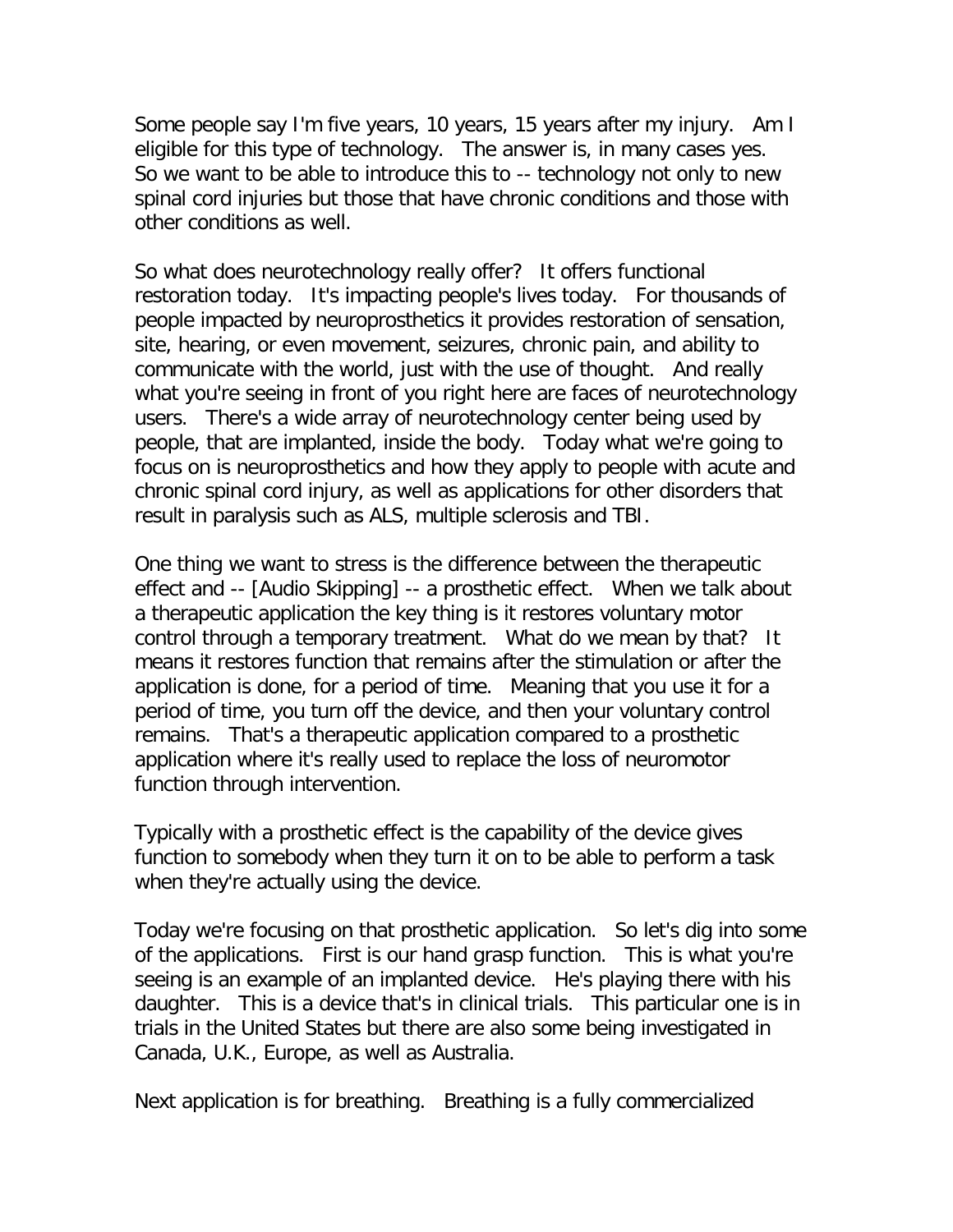device allowing those with higher level injuries or higher level conditions to be able to breathe using this device rather than a ventilator. So it's replacement of a ventilator. There are three main companies that have commercialized this device, either using diaphragm pacing or stimulating the -- to be used around the world. We have a hyperlink to the Neurotech Network for breathing systems to find out more about this device. [Audio Skipping]

A device -- (something is wrong with the audio.)

The next device -- [Audio Skipping] in the U.K., Canada and China as well as Brazil and the Middle East. There are three companies that are commercialized bladder and bowel management devices. Two are available in the U.S. and again there's -- to our fact sheet there. So I understand that I'm breaking up. So I think it may be best if I log back on. If you -- I believe it happened last time. If I log off and log back on. If you can bear with me for just a second to make it so I can fix my microphone.

I think I just tried to fix it. Hopefully I'm able to hear me a little better now. So we go into this. My apologies for that technical problem.

So we talked about both hand-breathing cost and bladder in the previous slides. Now I want to go into a couple of other applications, one talking about trunk posture and pressure sore prevention. That's showing the first picture on the left is actually without stimulation. The picture on the right is with stimulation. This device is in clinical trials in the U.S. and there is no commercial availability at this time.

The next device when we talk about standing, it's using stand and transfer. Here's a diagram of the device and someone using it. This is in clinical trials in the U.S. There are trials in the E.U. and Australia. These devices can use application for both muscle and nerve based. I want to talk also about the epidural stimulation. We've heard a lot in the press about epidural stimulation allowing a few users, that have been able to stand. I wanted to stress that this application is almost another way of using the stimulation, where they're applying it to a nerve rather than a muscle. But, again, if they're using it as a prosthetic device and the therapeutic effect has yet to be proven. So, again, we're looking at epidural stimulation for standing. That's a application of a neuroprosthetic device for standing but there's also application using muscles as well.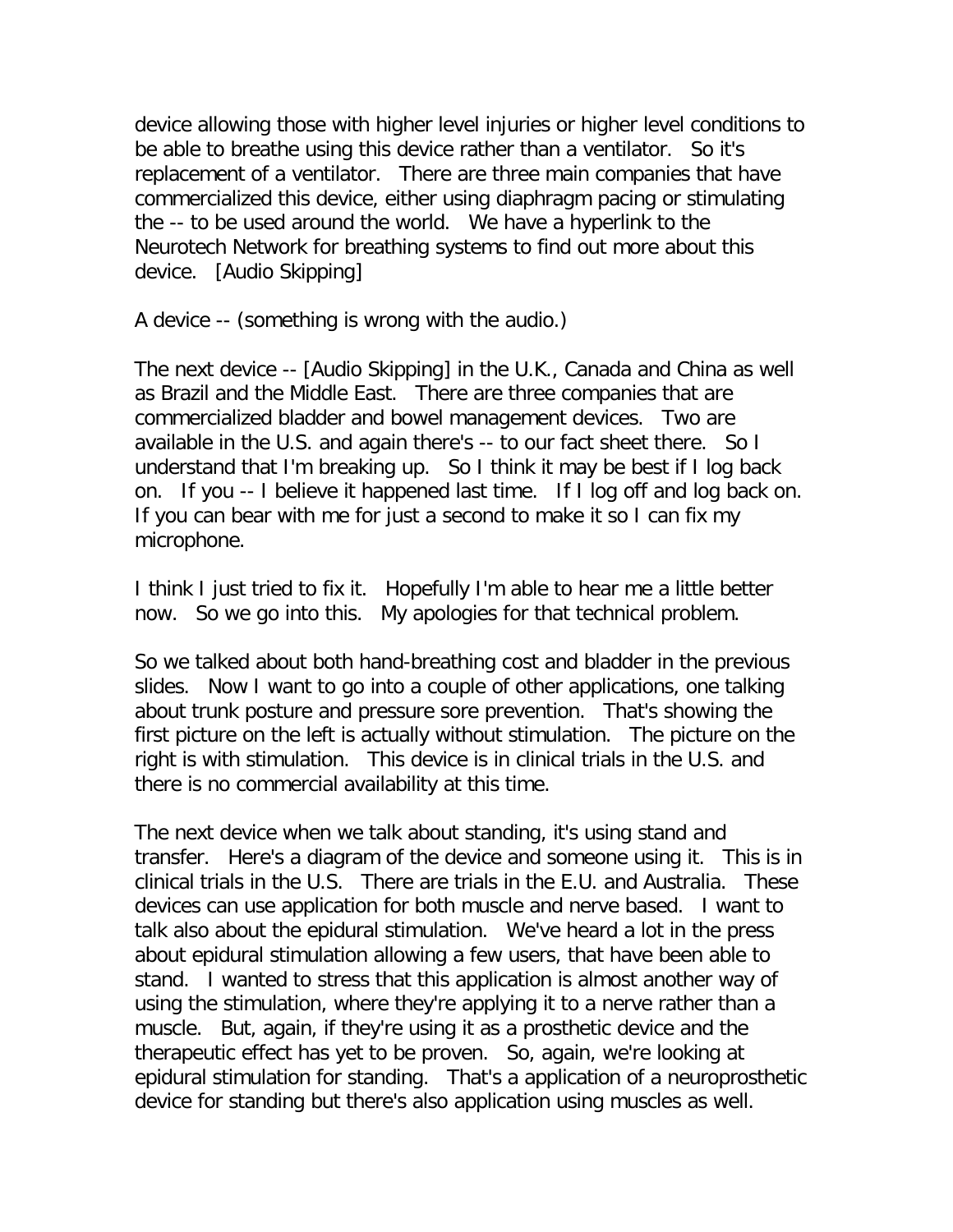And finally, to round that out you want to talk about walking devices as well, some using muscle based implanted devices being investigated in the U.S., E. U. and Australia and are typically provided for those with some voluntary movement, that have voluntary motor control and being able to supplement the motor control that they have. That's on the left.

On the right-hand side is drop foot stimulation. We have several that are internal but is being investigated in the U.K. to implant that device, to have an implanted drop foot stimulation. In fact I've interviewed two participants in the study and both have MS and have found benefits from it. But again it's also the implanted side is still in clinical trials. So that rounds out some of the neurostimulation application.

What I'd like to do is hand it over to Kim, to talk about some of the brain computer and brain machine interfaces. Kim.

>> Kim: Thank you. So now we're going to switch gears just a little bit. The devices that Jen was talking about were primarily implanted in -- not into the brain, but into other areas of the body and muscles. And now we're going to talk about how we can actually use the brain to sense information, or to sense thoughts, and be able to translate that into some kind of action. So the brain computer interface and brain machine interface has been around for a little while. And some people may have seen some things on the news about it. But the idea is to take an electrode array, like Jen showed you earlier, and like in the top two pictures here. These are really magnified examples of what these arrays are. And what happens is the neurosurgeon will implant this little tine array into really particular area on the top of the brain. And that area usually -- they put it in different areas, depending upon different functions. But usually, it is the area where movement planning occurs. And the idea is for the electrodes to sense the electrical activity that's in our brain, when we're planning to make a movement, and then that is recorded and, quote unquote, decoded so that the thought in electrical activity becomes an output for a device.

So the example that I'm showing you here is for a trial called Braingate 2. And in this particular set of studies, they are using an electrode that is sensing thoughts for controlling a computer cursor or other assistive devices that are external. In the example that you see right in the center picture, on the right, with this gentleman, is -- right here is where he's got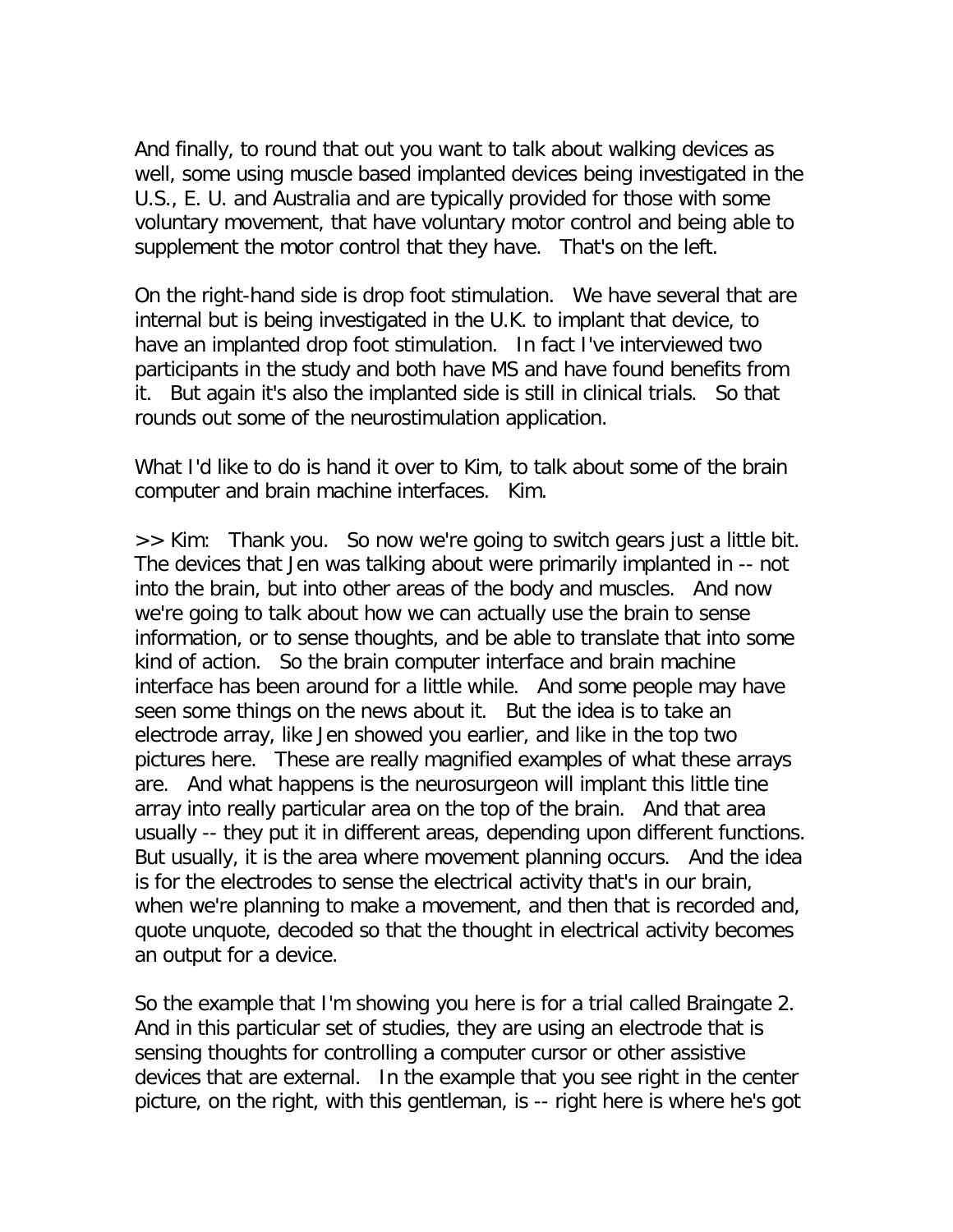the wires that are detecting the signals and decoding it, connected over to this massive computer system, where, by his thoughts, he is controlling actions on the computer.

And another portion of this study involves individual using their thoughts, with same devices, to control an external robotic arm. And in this situation, this woman is controlling the robotic arm to bring this -- grab onto this cup, bring it over to her mouth so she can drink out of it and bring it back to the table.

This is called Braingate 2. There are a couple of locations in the U.S. that are conducting the clinical trial. For example in Boston, in Stanford, California, Cleveland, Ohio, and Providence, Rhode Island. You will be able to access this research on clinicaltrials.gov that we will tell you about later to get more information about that clinical trial.

In the next example that I have for you, we have similar -- a similar concept, where there is an array of electrodes in a particular area of the brain, being used to sense thought for controlling an external robotic arm. And the difference with this trial is that they are testing a couple of different electrode arrays than the Braingate. And this is good because we need to advance technology, and test multiple types of devices and arrays so that we can develop and improve those to be the most useful.

You can see here, this particular individual is controlling this robotic arm to make movements in this board. Put things in it, take things out of it. This is being done in Pittsburgh and is also in the clinicaltrials.gov website. There are a couple of trials this California doing similar things with different arrays to use thought to control a computer screen and cursor or use thought to control a robotic arm.

The next thing that we want to move to, though is how do we actually use these types of sensing information to actually make our own muscles move. And there's an example here of a study that's being done out of Ohio State University in Columbus, that is -- in a company where they have an array implanted in a particular part of the brain. They have what they call a forearm cup that provides external stimulation to the muscles of the lower arm and hand, to try to stimulate movement of your own muscles. And so the person makes the thought to make a movement with their arm, and the device will sense that, and do its decoding to send that information to a computer. And then the computer sends the signal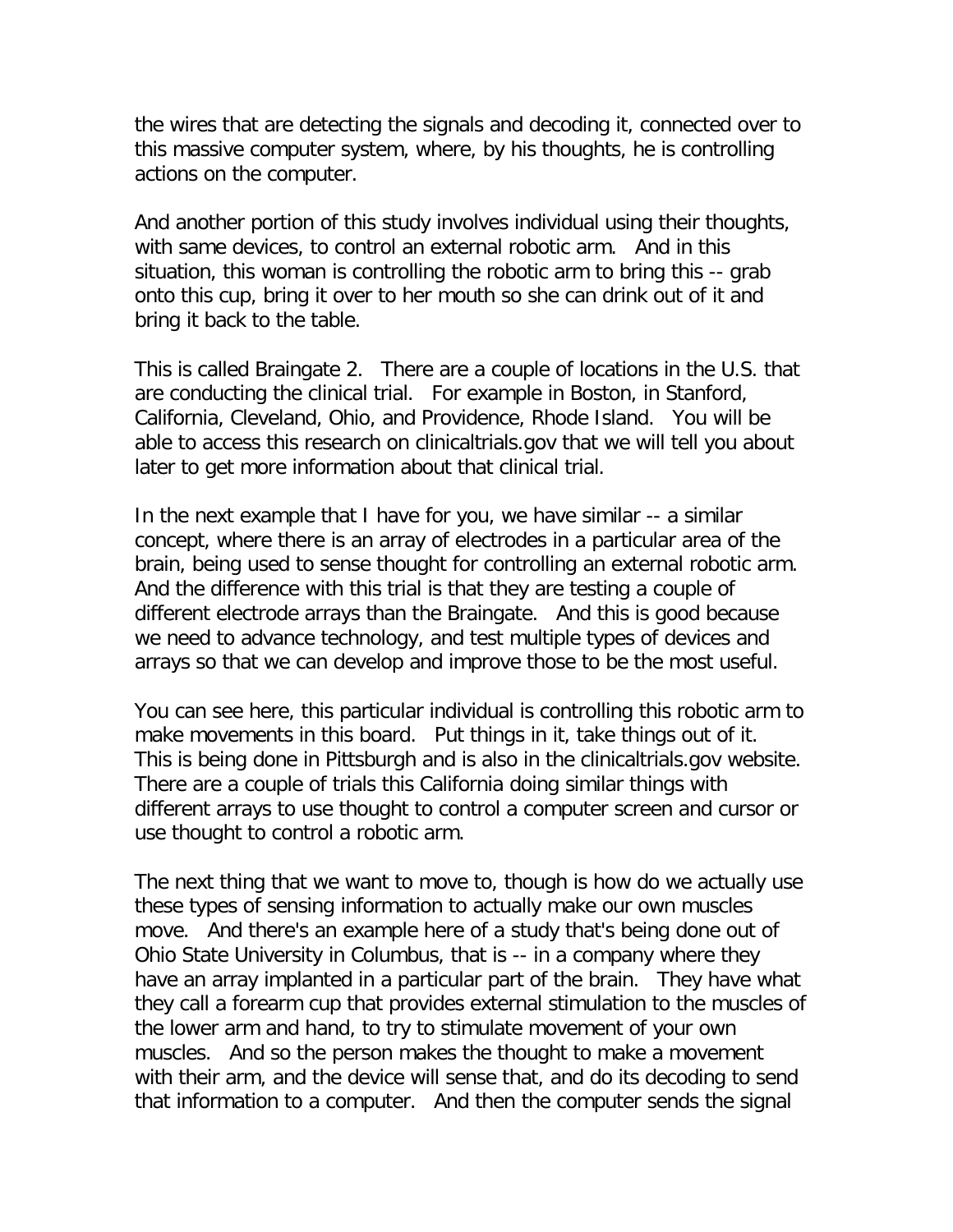to the electrical stimulation system around the outside of the arm, to trigger and stimulate the muscles.

So ultimately we want to be able to make this so that we don't need any kind of external devices. We could potentially use the types of implanted devices that Jen was talking about to trigger internal stimulation of the muscles and have that controlled by thought.

Jen. We will -- I'm wondering if Jen is having some technical issues. We are going to do a kind of pro and con on why or why not to get an implanted device.

>> Jennifer: I'm here.

>> Kim: Okay. So I'll let you start.

>> Jennifer: Okay. We want to bring you through the decision process of the pros and cons that people with -- that might be considering when they're looking a the getting an implanted device. When we're looking at for a device, the question is well what else is available for functional restoration. When I got implanted I looked at the clinical trials and found this was one device that would be able to provide function on a daily basis.

>> Kim: And on the opposite effect, if you were considering why shouldn't I get an implanted device, one question might come through of mine is fear that it would interfere with biological therapies in the future.

>> Jennifer: Another consideration is how the device -- that I found the device early post-injury and you're still adjusting to your actual injury. So when I was implanted, I was a year and a half post-injury. And I was still kind of adjusting.

>> Kim: And in my own case, I actually had never heard about implanted devices until I was actually 15 years post-injury. And at that point, I was so engrained in my routine of my life that I didn't want to take any downtime to consider this type of an intervention.

>> Jennifer: Another possibility or a pro for the implanted device is that you're allowed to use it independently. You can use it at home or in the community and I don't need another person to help me use the device.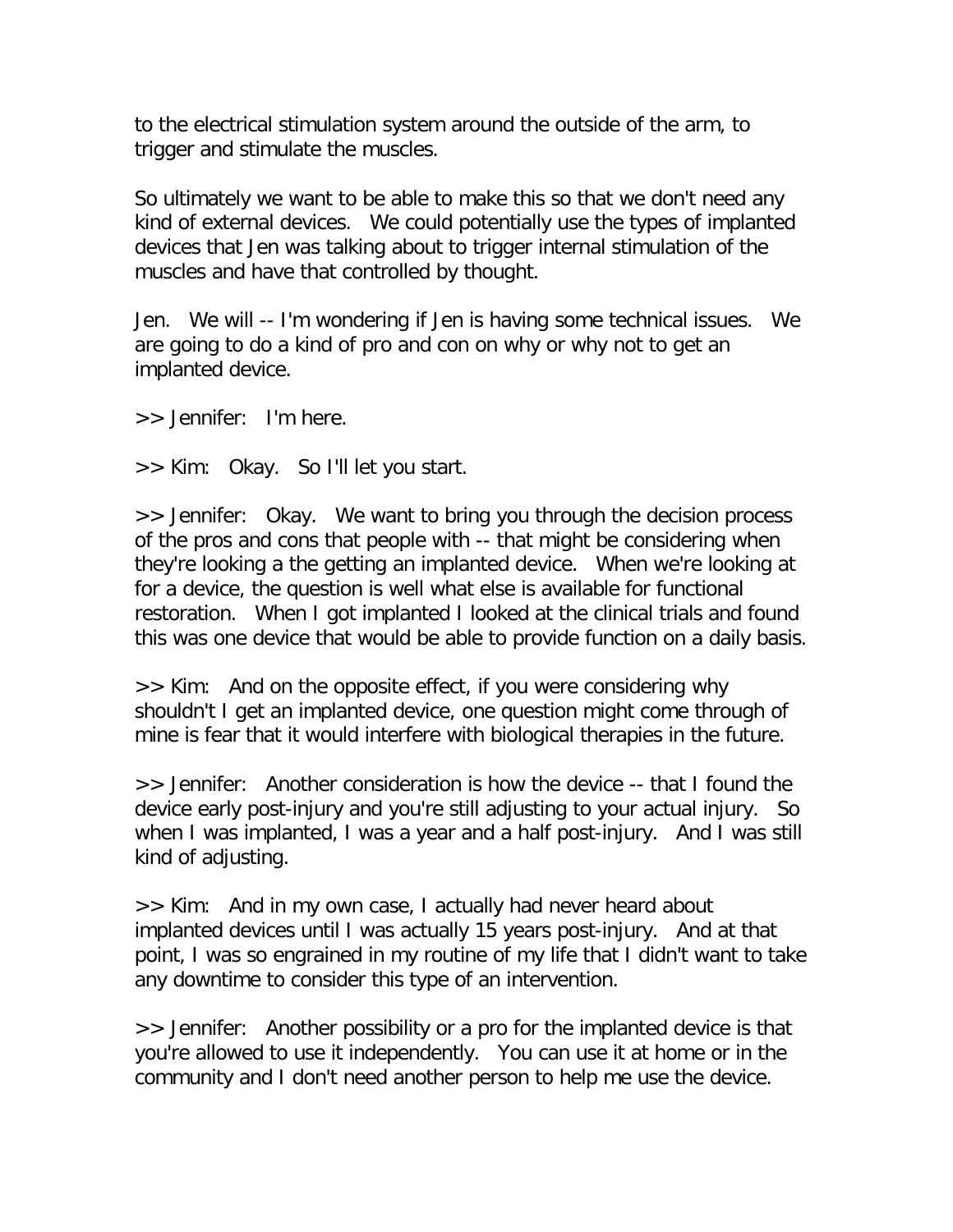>> Kim: But in the opposite effect you might think, well what if I can't operate the device by myself and what if I have to have somebody there to help me use the device. And that might be an increased cost for me. That's one question that might come into your mind.

>> Jennifer: Another thing to consider as well, well, I have other devices implanted inside of me. For many of you who have spinal cord injuries, rods or cables have been implanted inside of you, some might already have ITB pumps or other devices. People walk around with pacemakers in their bodies all the time. So there are other devices implanted inside the body. Why not one more.

>> Kim: But to be the devil's advocate, I already have too many surgical scars. Why would I want more, to get more things implanted into me.

>> Jennifer: When we're looking at implanted devices, it's actually very portable so it's a device that you can take with you. Many devices, you can move around the community. For instance the breathing device, you can take it anywhere very easily as well as other neuroprosthetic devices. They're portable.

>> Kim: What about if the external unit has to be worn on the outside. I might have a concern about carrying that around, or possibly about somebody seeing that. And I might be hesitant about that.

>> Jennifer: Another consideration for the external appearance is not that obtrusive. They have small controllers that are not that obtrusive.

>> Kim: Then my opinion is what if the external box is obtrusive and I don't like looking at it and don't like it being there. That might prevent me from moving forward.

>> Jennifer: Another consideration too is there's limited downtime post-surgery. They have advanced these technologies far enough that someone isn't down for the surgery for very long.

>> Kim: But in reality I'm so busy with work and with my family and all the activities that I do, that I don't -- or so like I can't take the downtime or commit to the exercise and training or rehabilitation that maybe associated with any of the devices afterward.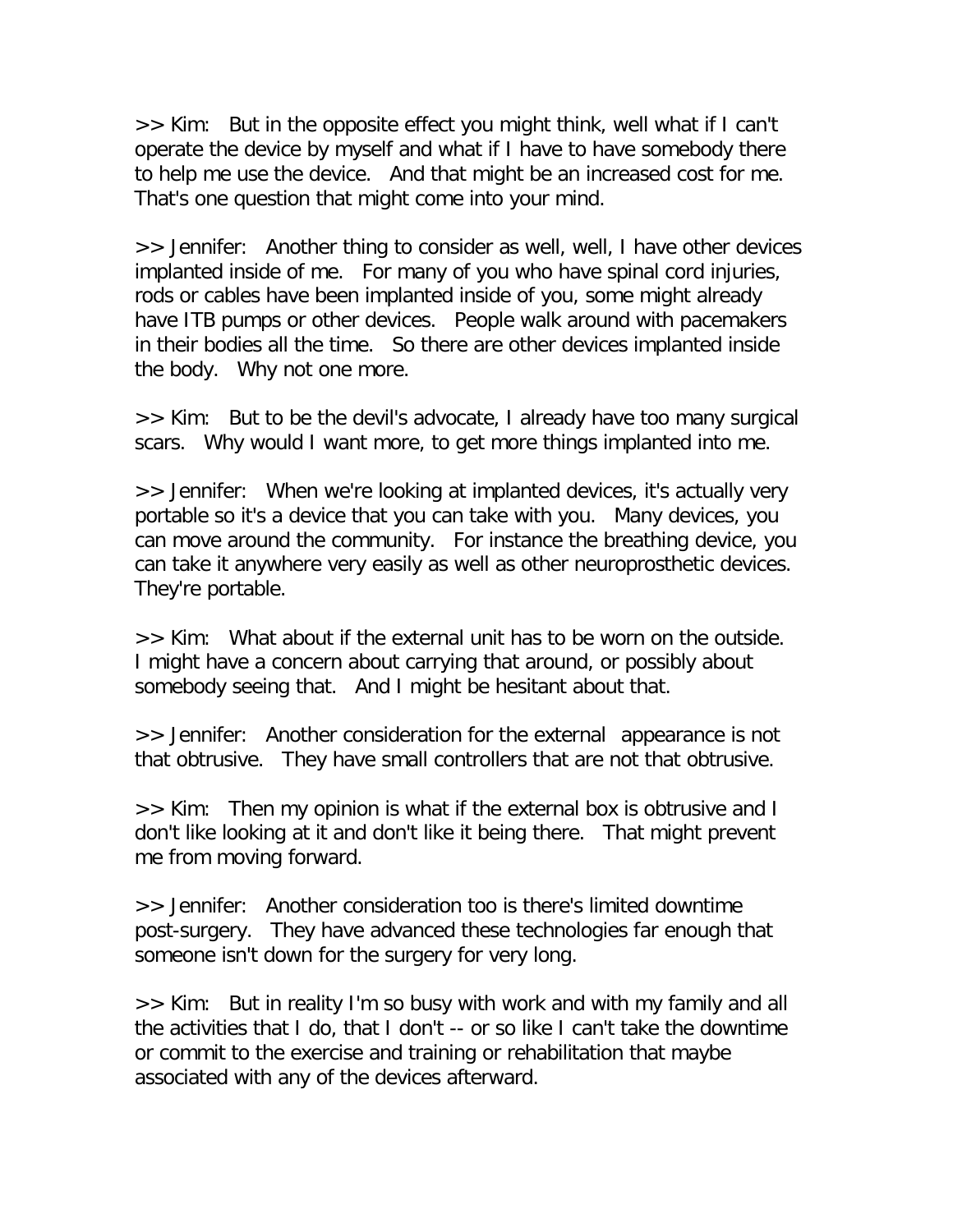>> Jennifer: Another consideration is these devices are reliable. They've been researched for years and you get what you expected. Typically before you go into surgery working with these types of implanted devices that we've shown today are really -- you get what you expect. You're told what to expect up front.

>> Kim: And as an opposite, what if I end up having too high of expectation of the device, and I might be disappointed by the results that I get. So they may be a benefit but they may not have met my expectation.

>> Jennifer: And finally, you know, consideration for an implanted device is it really aids to decrease incidence of secondary conditions. Those of us living with paralysis were faced with osteoporosis, pressure sores, scoliosis and these other secondary conditions that we fight on a daily basis and this can help you combat those types of conditions.

>> Kim: One reason maybe not to get an implanted device is what if restoring one function, for example hand -- and one arm, is that going to give me enough benefit to outweigh the downtime that I might experience as a part of the device trial?

>> Jennifer: So in summary, you can see on this slide we're looking at a lot of the considerations for and against implanted devices. And I think pretty much forward to you all really helps in the decision process of whether you are a candidate or it's a device that might be for you and some of the considerations that you need to see going forward.

>> Kim: So now we're going to get into a little bit about clinical trials and I'm going to give you one bit of information, before Megan comes in. And that is to just explain a little bit about the difference between a clinical trial, and healthcare. So a clinical trial is a research experiment. It's in humans. And it has a specific goal. Therefore, there's very strict protocol that must be followed, and there is an end point to it. So that the results can be analyzed.

Sometimes, in early stage trials, the goal is just to test safety and not necessarily benefits. Now usual healthcare on the other hand is healthcare or monitoring of a condition or a specific health condition. And the treatments can be very flexible because it is based on an individual's own health status. And ultimately all of those decisions are meant to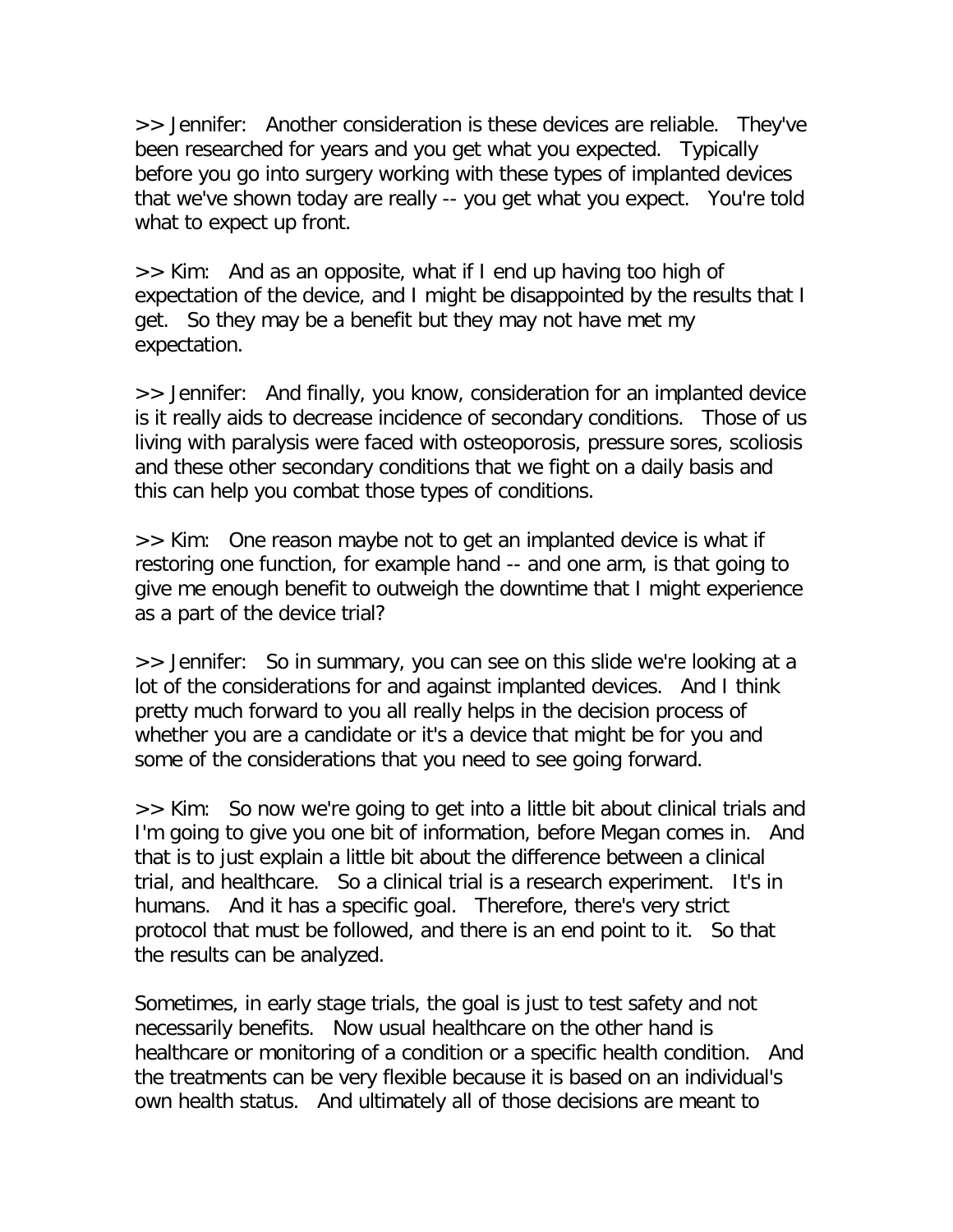benefit the individual, either to not let the disease progress or to actually improve health. So there is not necessarily a strict protocol. It's more of a individualist type of care. So there is a big difference between a clinical trial and usual healthcare.

>> Thanks, Kim, for the introduction to the clinical trial side of things.

This is Megan Moynahan. Thanks for the slides that led up to this point. One of the reasons why we want to focus on clinical trials is for the most part, at this point, if you're interested in having neurostimulation technology, you have to get them as part of a clinical trial. As Jen pointed out, there are a few marketed products out there but not very many. If this interests you on getting involved in a clinical trial is sort of the next step.

Do I have access to the -- advanced slide? There we go. So continuing on with this idea of the clinical trial, I want to draw your attention to clinical trials.gov. This is a great place to identify some existing clinical trials that may be looking for patient enrollment for people with spinal cord injury.

Clinical trials are research involving human volunteers. And the goal here is to add to the medical knowledge so they can advance their thinking. It will be led by a principal investigator who will pull together a team of people that will help them, that may include doctors, nurses, social workers or other healthcare professionals. And all of these trials have to have funding to be conducted because they're not done as part of usual healthcare. They have to have funding from some place and it is typically a company or federal agencies. So you see volunteer groups to help in clinical trial research.

So as the clinical studies participant it is important to understand a little about how the study is going to proceed. And you would be presented, if you were interested in this, with a summary of the protocol, to understand what will be expected of you, or what the study's all about. The protocol will have basic information about why are they conducting the study, who may participate in the study, the eligibility criteria, how many people they're looking for, what kinds of tests, procedures, or investigatal devices will be applied, how long is the study going to last, and what kind of data will be gathered about each of the participants.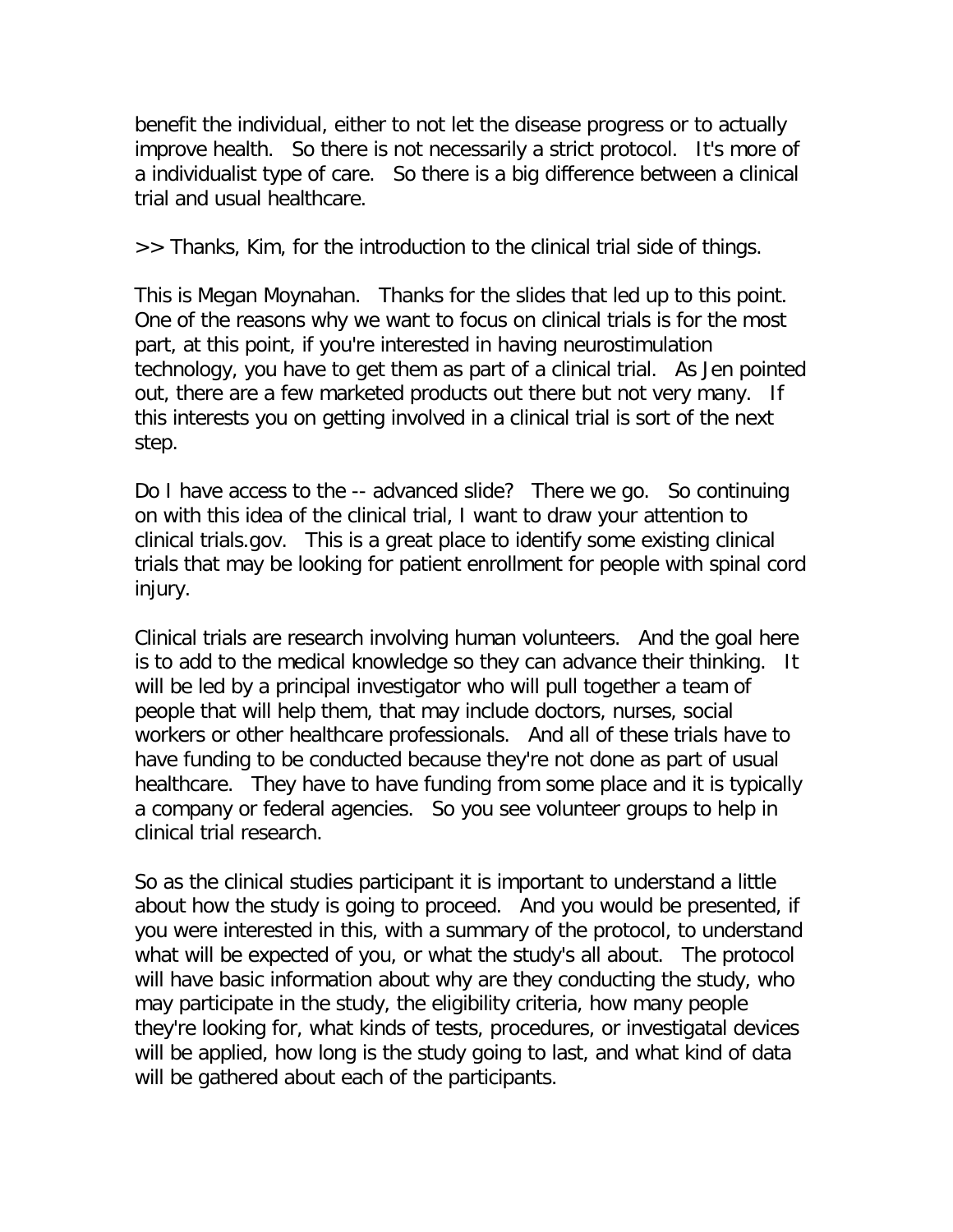Just to give you a sense of sort of the rigor around this, no clinical trial can proceed without some sort of oversight by an independent group. For clinical trials that involve investigational or new medical devices or new drugs, it's the FDA that has oversight over that. So these clinical protocols would not exist if it weren't for the oversight board at the FDA would have approved it and the surgical procedures, investigational research for the RID for a hospital to oversee approval of clinical trials. So they don't exist in isolation but usually are well vetted.

If you're interested in joining a clinical trial, there are some basic questions that are worth asking of the investigators. It's really important to get to know as much as possible about what is being studied. So you can feel comfortable about what is going to be done to you, as a participant in that trial. So you'll want to know why do the researchers believe the intervention being tested is going to be effective, how do the possible risks or side effects and benefits of the trial compare to those of current treatment that's out there, are there going to be any out-of-pocket costs, and how for example if the study is designed to compare two different treatments, how will it be determined which intervention is actually the better intervention. So these are sort of basic questions that you might want to think about if you're thinking about joining a clinical study.

And on the next two slides, this is a really nice document that goes into a lot more detail here. This again exists as a PDF at the website. You will be able to find this and print it out and look at it in more detail. These are examples of more detailed questions that you might want to ask before you think about taking part in a clinical trial, things about benefits, the protocol itself, payment and costs, what -- participate in other trials, how evidence is going to be evaluated, and, the assessments of the treatment and the investigator. So these are sort of the basic ideas that you might want to think about asking.

So, again, I'll put in another plug for clinicaltrials.gov. You might want to use terms such as implanted prosthesis, generation, neurostimulation and neuromodulation define these types of technologies we're talking about today.

So now we want to quickly go through and talk about what my organization is doing. I am the Executive Director of the Institute for Functional Restoration based out of Case Western University, a nonprofit organization. And our mission is to restore function to people with spinal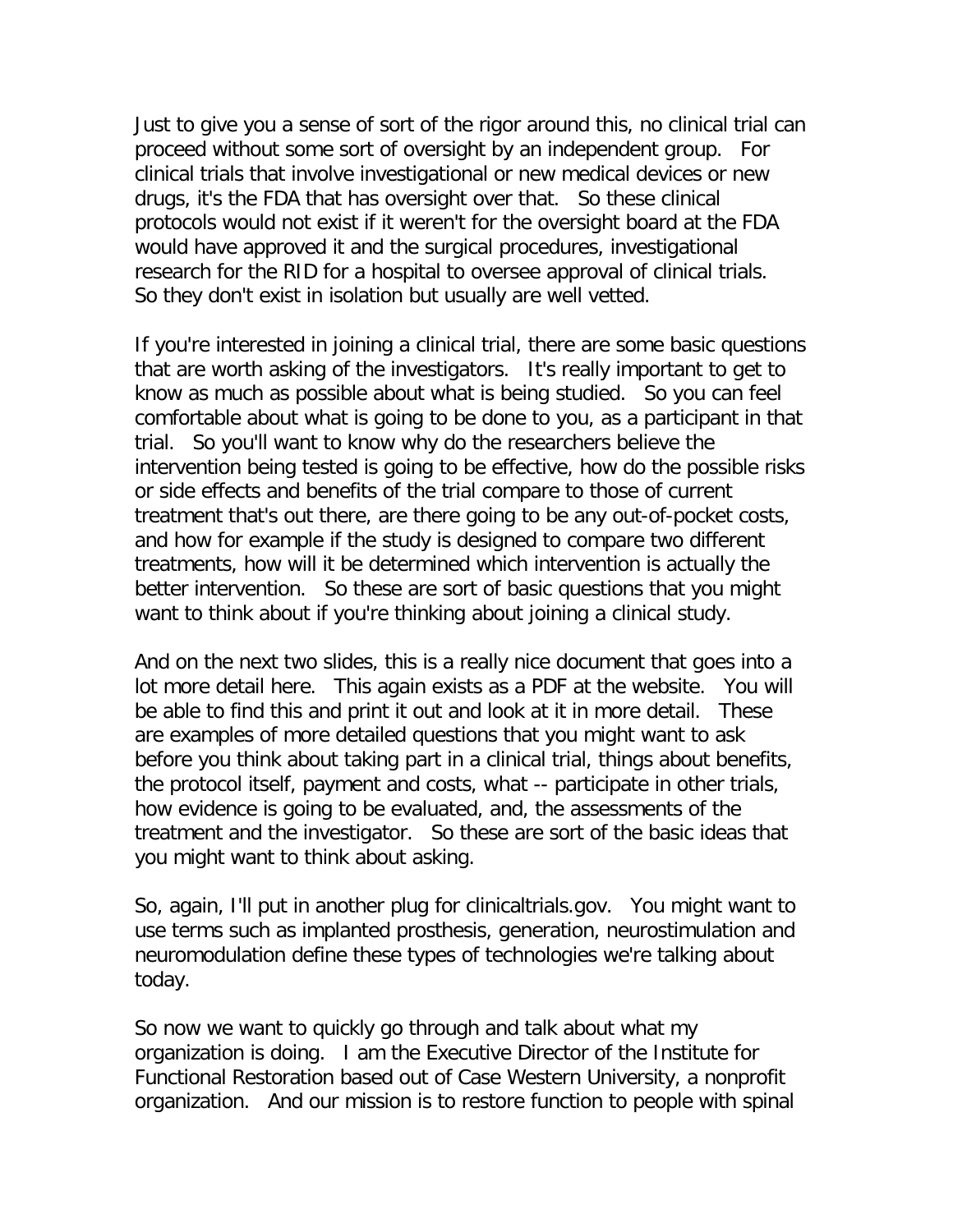cord injury by creating a sustainable commercialization model for these neuromodulation systems that we're talking about. And our philosophy is we want to help people today, even though research is going to continue to hopefully develop more in the future. So we also know that we have to learn from a somewhat painful history in order to create the sustainable business model, that ends up being the more important piece in the whole equation here.

So just to give a little bit of an idea of the kinds of functions that we're hoping to restore, we would like to develop technologies to help people with hand graphs, trunk control, bladder continence, functional standing, stepping, and respiratory functions, for example cough. And this flowchart that you see is a construct that shows you how technology has moved from early ideation all the way through clinical trials to commercial sales. Just a very simplistic view of a complicated process to help you see right now we have a lot of technologies, hand, trunk, bladder, you know, cough, all around here, in early human clinical trials. If you want access to them today, you would have to take part in these studies. But we do have past history with products all the way through the market of commercial sales. I want to talk about what we've learned from that experience.

My organization is wanting to take these through the pipelines through clinical trials through commercial availability to people. So we have a complex history that we've already lived through. Some people may already be familiar with the neurocontrol freehand system that came out in 1998. And we see that now with behind sight a great product that restored hand function to people with cervical level injury but a failed business model because despite having this technology get out there and become commercialized, the company itself could not sustain itself. A few years later it went out of business. What happens when that happens is it leaves people without any access to any kind of follow-up. So there were people out there with the original freehand system. Some people's units are still working but some people's units are not working anymore and there's no recourse for them to get any kind of assistance.

So you want to learn from this example and make sure that when we do this again that we can resolve some of the business limitations that existed the first time around. There's something that you want to think about that none of us has access to all the great medical technology out there. We only have access to the ones that do well in the marketplace. And the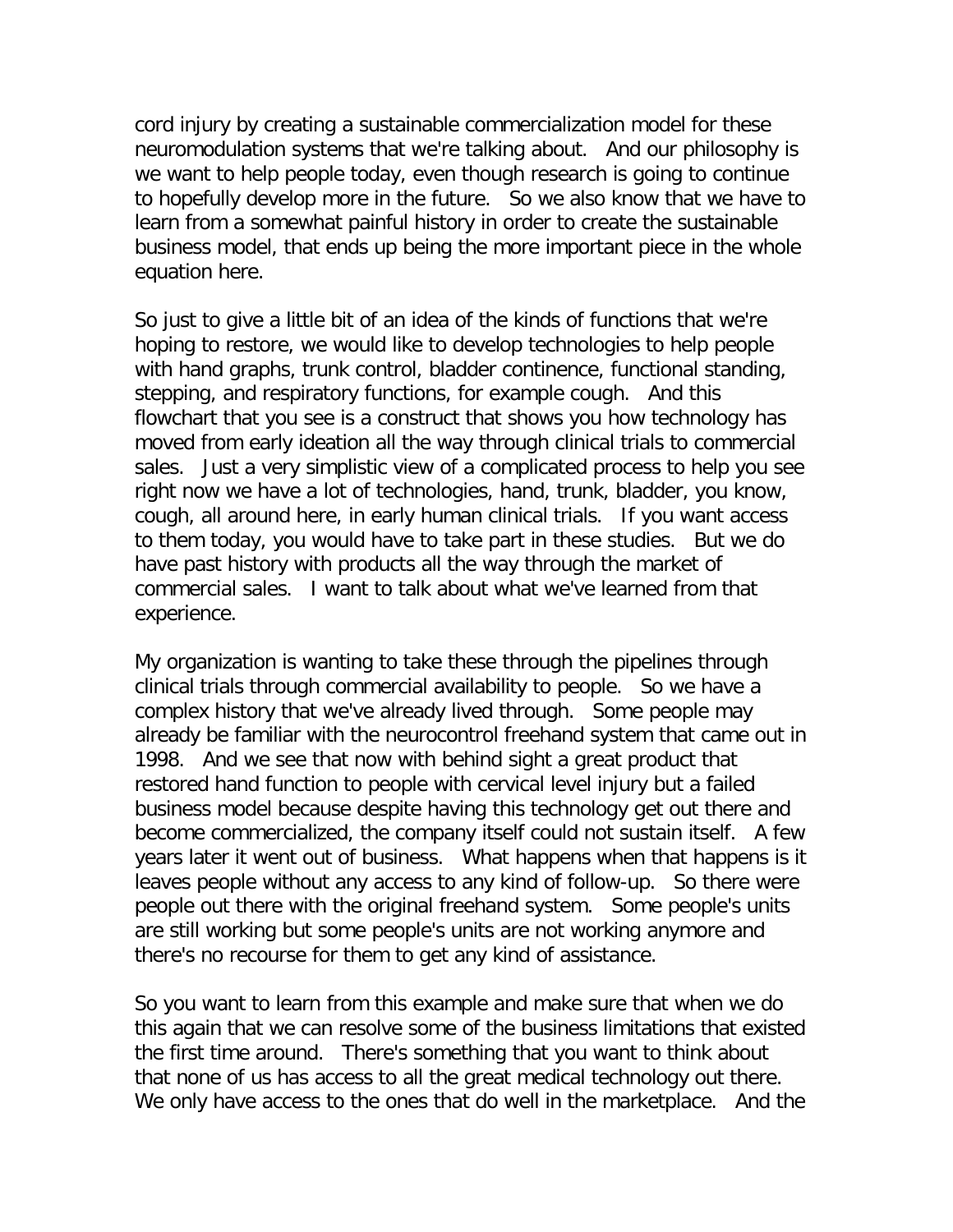problem is when technology fails to achieve success in the marketplace it's the patients who lose out. The second time around we want to make sure we get the business considerations downpat.

The great news is because of those previous examples we know the exact pathway to get through clinical trials, FDA and through reimbursements to make these products a success. The last remaining challenge for us is to figure out the high cost of technology and the fairly small market potential. So the way we're tackling this is to create Institute for Functional Restoration. Ultimately it will become a for-profit/nonprofit hybrid model, and the nonprofit and the for-profit will sort of function together to complete final stages of commercialization.

Where we are right here are raising funds right now to bring those technologies from the previous slides through the pivotal clinical trial and FDA approval and hopefully to a for-profit partner. So I think at this point we have our second polling question. Can that come up? Here we go.

So here's our quick poll. So after listening to the Webinar, at this point would you consider getting an implanted neuroprosthetic? The choices are yes, no, or don't know and need to learn more.

>> Jennifer: This is Jen. It looks like our polling is still in progress. So we're going to give you a few more minutes to contemplate that question now that we've gone through our agenda in terms of what are implanted neuroprosthetics, what are some of the neurostimulation systems out there, the brain computer and machine interface as well as some of the pros and cons and some of the considerations you need to think about before you want to get an implanted neuroprosthetic. Megan reviewed the basics of clinical trials and also the model they're working on to make these accessible for those devices that are moving out of clinical trials into commercialization and we have some of those commercial devices out there as well. Just a few more minutes of the polling questions and let's see if the results will be coming in soon. And we will move on with a couple more slides to round out this Webinar.

So our results are in. And a lot of you, which is good, they say there's 57% say I don't know, I need to learn more. That's a good thing. Because I think one of the big things that you need to consider, this is a big consideration in terms of -- or big decision, if you will, in terms of getting an implanted device and those types of things to consider. So I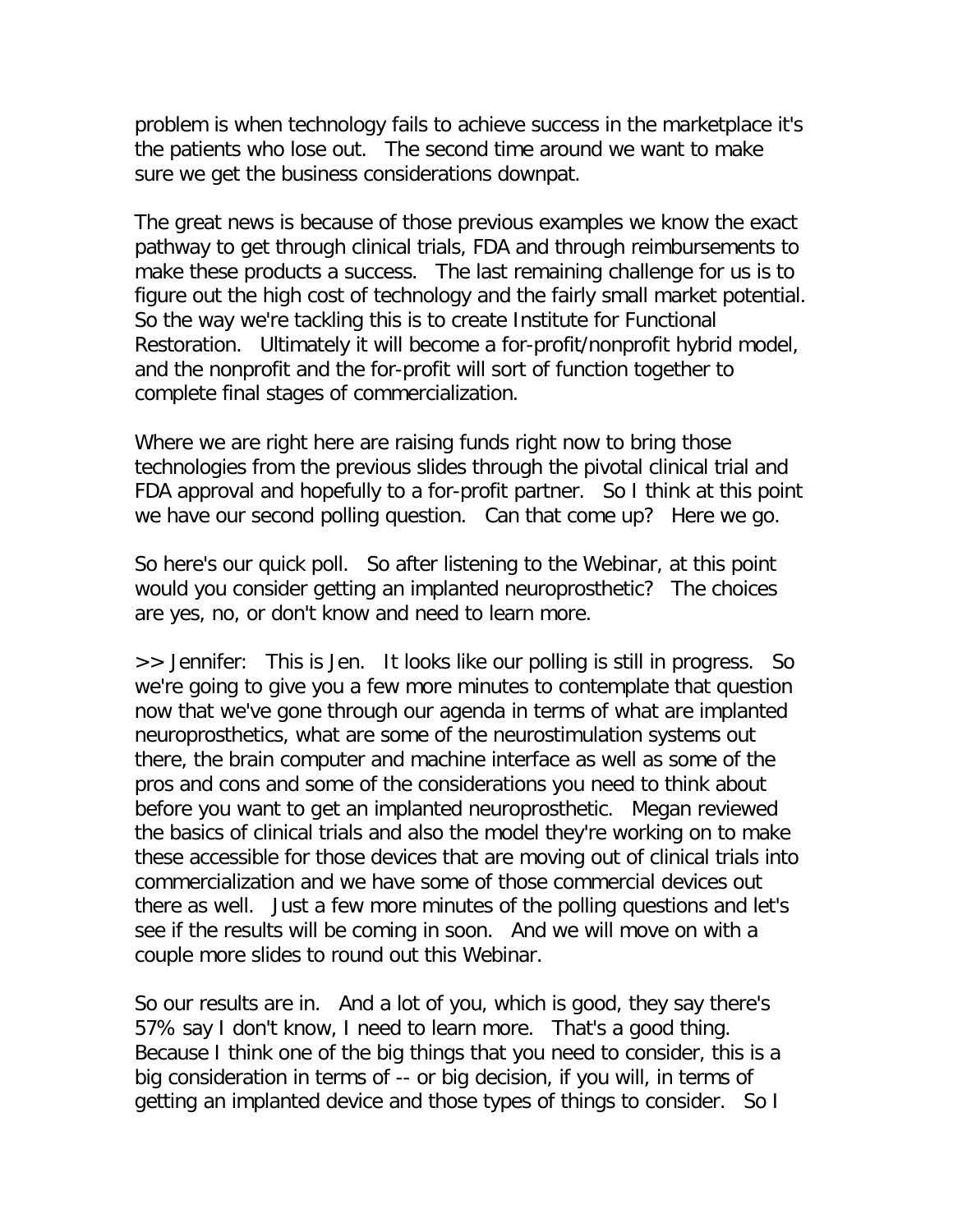hope you'll review this Webinar again as you try to learn more about these devices and that also leads us into one of our last slides. We want to leave you with some resources to learn more. A lot of you have said -- over half have said I need to learn more and I really don't know.

Let's review our resources slide. And we've mentioned Neurotech Network earlier. We provide a lot of these free resources for you on our website. We worked with the national spinal cord injury association to develop an education tool for specifically for spinal cord injury and that's available for free on our website. Also available on spinalcord.org and spinal cord central through their resource as well.

You can also learn a lot of education pieces that Kim has mentioned. We mentioned here today in this Webinar at the Miami Project website as well as the others. A couple others, Megan and I talked a few months ago and that's available on YouTube. And we have that link for you. Also we've mentioned some of the key centers about electrical stimulation and we have a link to the Cleveland FES center as well as the Southberry FES research center that's in the U.K., that does a lot of this type of research with these types of devices.

We also mentioned there are some commercially available devices as well and we want to give you those links. One is the devices breathing assistance devices, and the three companies that are available in the U.K. that are available. We have the links there to learn more about those. Any other commercially available devices, to learn about urinary incontinence, we have a research page on that. The two that are available is the Medtronic interstim for fecal incontinence as well. Finally the Finetech Medical offers a bladder control device that is available in the U.K. and Europe and other areas around the world.

So I hope that rounds out some of the resources that you can go ahead and learn more about these implanted neural prosthetics. Now we'd like to leave it open for any types of questions that might exist that we can address for you, that might have come up during the Webinar. I'm going to go back down to that last slide to you can -- so you can get our contact information. There's contact information for Dr. Kim Anderson-Erisman, for Megan Moynahan, as well as for myself, both our websites and e-mail addresses. So if we don't get to your question today you can e-mail us your questions and we will make sure to get them answered.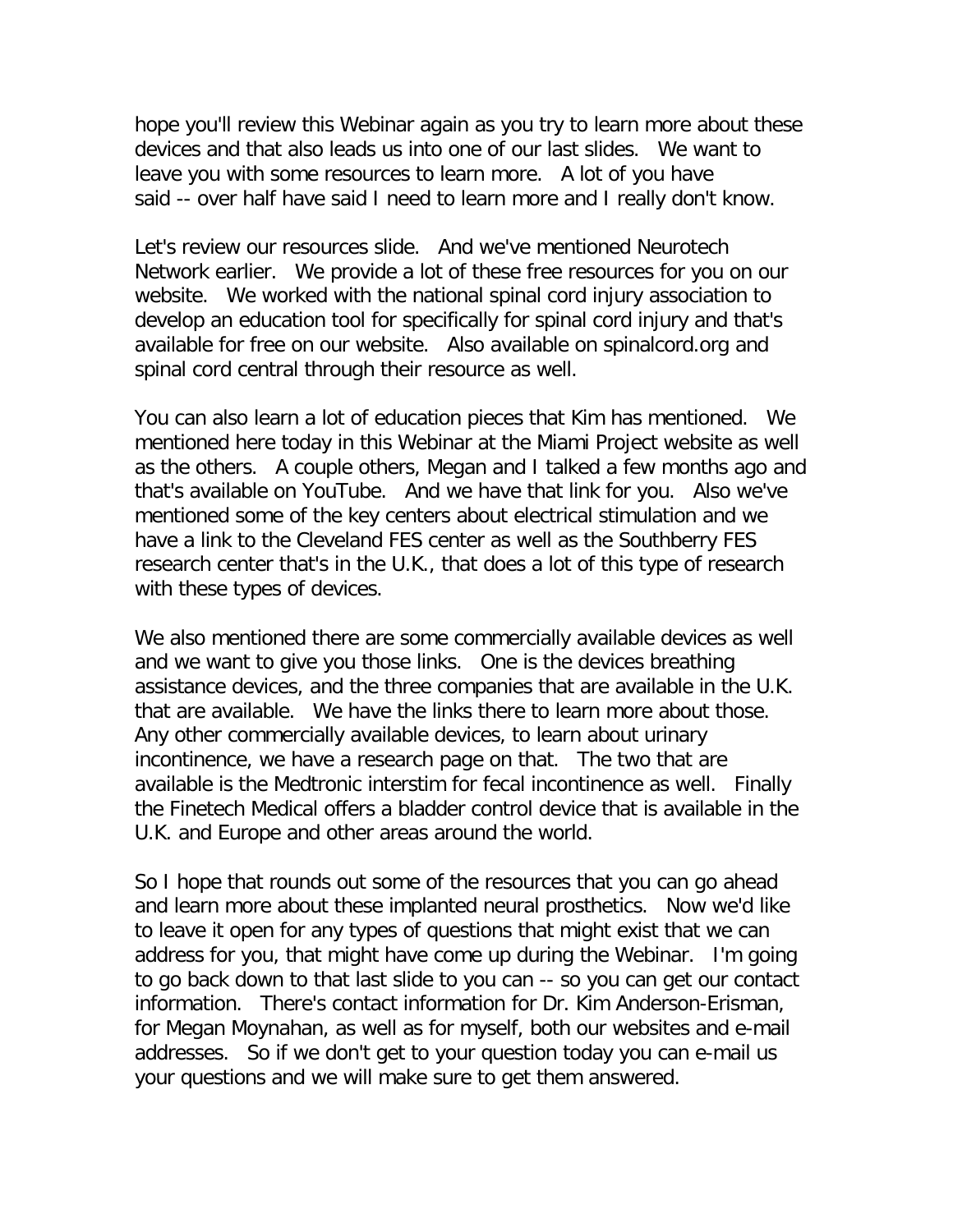I'd like to hand it over to Bil for any questions that might be out there.

>> Bil: Thank you. We have some great questions so let's get into those with the time we have remaining. For whomever feels comfortable to answer these on the panel, can this technology restore sexual function? Who would like to answer that?

>> Jennifer: There's a device out there that's been primarily used for bladder control and it's available through -- in Europe through Finetech Medical that's used for urinary incontinence. They give it one, two, three, for urinary control, bowel control and sexual dysfunction. There's also some sexual function being investigated as they're looking into more of these urinary devices, finding it ancillary to those devices but those are still in investigation. But the commercially available device in Europe and beyond.

>> Bil: Thank you. I think this maybe best for you as well but others can jump in as needed. Can a C6-CI use the stand and transfer system?

>> Jennifer: That actually depends on -- it depends on a couple of things in terms of your peripheral nervous system and how well it's used. Being in the study for how long I have been, I use the stand and transfer system, and I am a C6-7. There's another one that's a C5. He uses it with his caregiver to make transfers easier so there is no need for a Hoyer lift during transfers.

>> Bil: A practical application.

>> Jennifer: Yes. So it's to see -- a specific person you want to see if you meet all those specific criteria in terms of your peripheral terms in terms of contractures. Yes there are people using it that are C6 and even C5 injuries.

>> Bil: Thank you. Can Braingate 2 arrays control a robotic arm attached to a wheelchair? Who would like to field that?

>> Kim: I can handle that one. The Braingate 2 array one of the things they are testing already is the control of a robotic arm. In that particular situation it was mounted to a table because of all the equipment that's involved in this level of testing. But potentially, you could envision that a robotic arm attached to your wheelchair is something that could be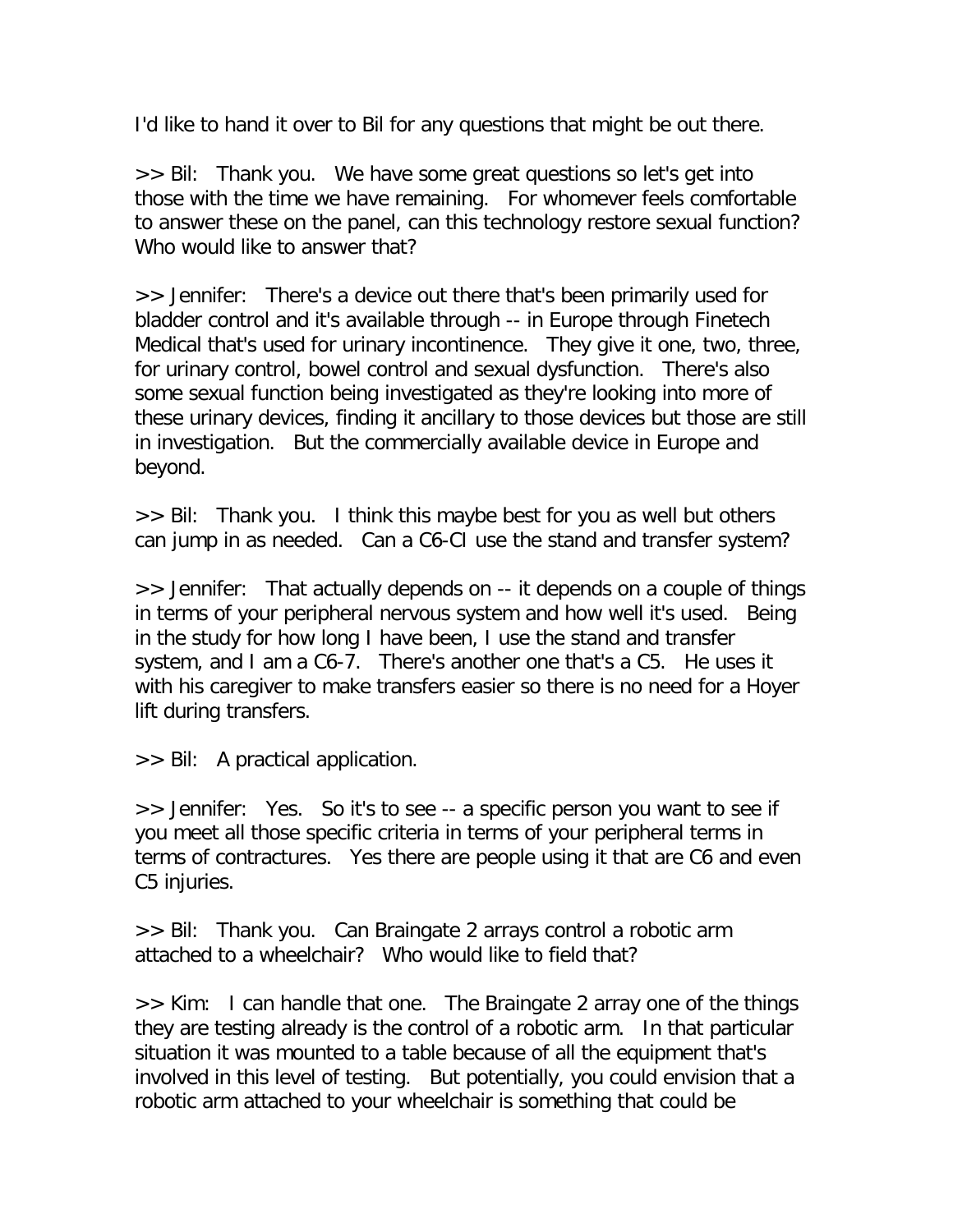created. And then packaging the Braingate software or the decoding technology in a -- system so that it can go around with you, maybe in a little bag or backpack on your wheelchair, so that you can operate the robotic arm while you are moving around with your wheelchair.

>> Bil: Thank you, Kim. This may be for Jennifer again. But correct me if I'm wrong. Jennifer, if I understand it correctly, you're the the only panelist with an actual implantable device so correct me if I'm wrong on that. How many weeks/months did it take to adjust to the implanted device until it became a fully functioning part of your routine?

>> Jennifer: That's a good question to adjust to the device. When we look at my case because it's standing it's a little more complicated. So before I answer that question directly from my personal experience I have to say that some of these devices that we saw today there's a very quick turn around time. For instance for cost, people are using it within two or three days of implantation and the same thing for breathing. So I think that's -- depending on the device the turn around time for when it can become functional. From my personal experience, it was a bit of a longer period of time, where you need to -- once you are surgically implanted with the system there is a recovery period where they want the electrodes to encapsulate inside the body. That's about an eight week period. They may be able to decrease that but that's the protocol at this point in terms of not being able to use the system and then there's a three month period where you can do passive exercise. You want to be able to build up those muscles to get to a functional stand. Once you get to a functional stand, at that point it's about a month or so to work with the physical therapist to get comfortable with it and before they release you into the community. So there is some several weeks involved in being able to build up your muscle tissue and be able to get to a functional stand. But I've been using my system for the last 15 years. So it's -- from that -- the way I look at it is those few months of commitment have paid off over a 15 year period.

>> Bil: Thank you. The next question's been in the news recently. Epidural stimulation is very promising in terms of return of function after SCI what are the current findings on epidural stimulation and when it will be available for commercial use. I think clinical use might be more appropriate but commercial use was the question.

>> I can take a little bit of a stab at that. This is Megan. It's always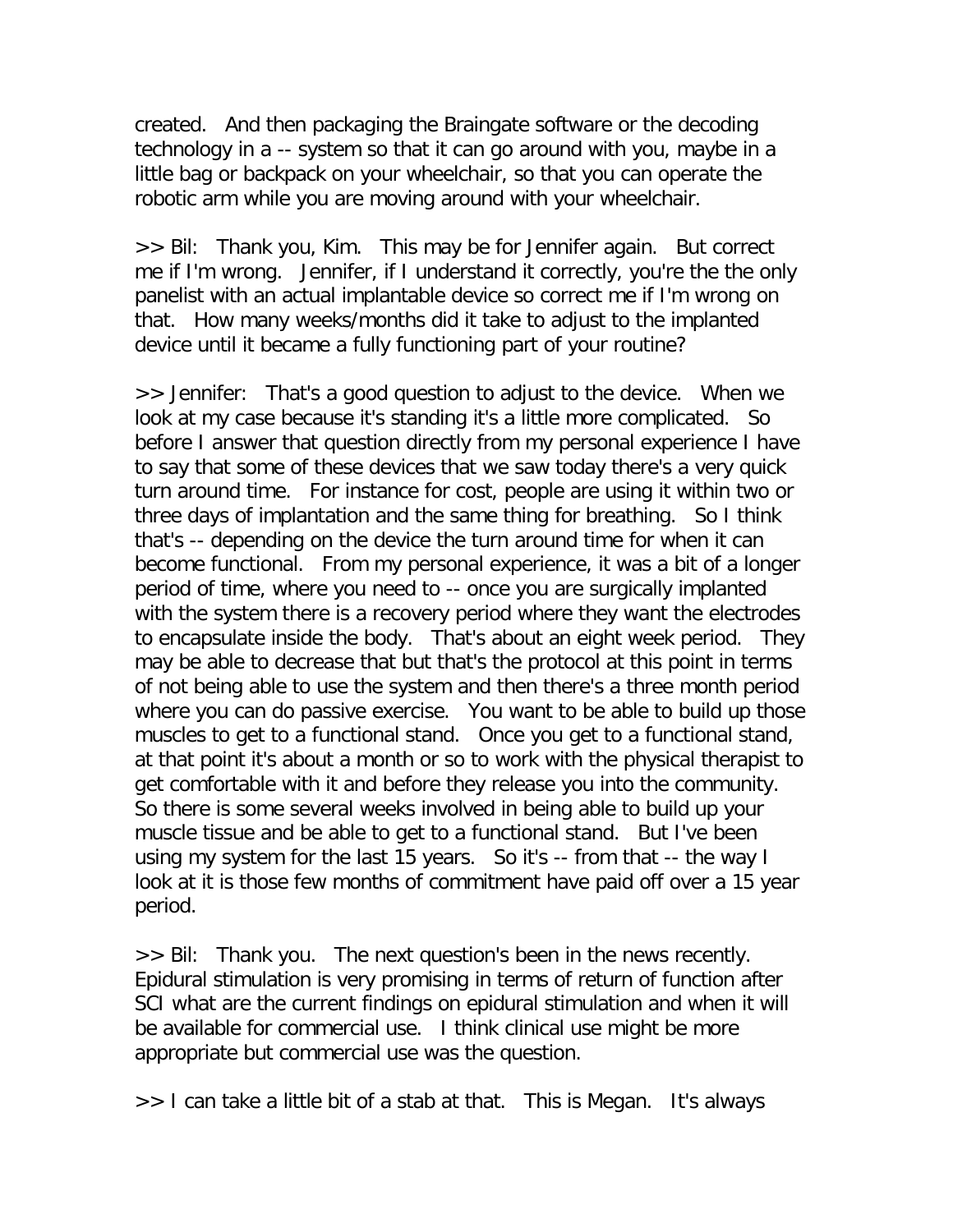hard to predict a little bit how long things will take. But what we know about that program is that they are at the early stages of human clinical trials. And so what stands before them, you know, between this point and commercialization are, you know, an assessment of the early clinical phases, a large scale pivotal clinical trial where they can show that this is a technique that can be used by many different clinicians and many different hospital settings. In the process of doing that they will establish how it will fit into the healthcare paradigm, the piece that remains unanswered. And then it requires a commercial partner to actually bring it through to commercial viability. And, again, I think they may discover that they're faced with the same situation that others have discovered at that point, which is there aren't that many large companies that are trying to pull these things through the commercialization. So we don't know how long it will take. We're all very excited to see how that is progressing but it's a difficult pathway to commercialization for a sophisticated technology intended for this small market.

>> Bil: Thank you, Megan. We have had actually a flood of additional questions. I'm prioritizing them as we go but I'll get as many out to the general audience as possible.

The next, is there anything available for what is considered complete paraplegia? My son does have some pain and feeling down one side, due to a crushing-type injury. Anything new in this area?

>> Jennifer: I'll be happy to address that. I think a lot of those neurostimulation devices that we presented today apply to complete paraplegia as well as incomplete. I think one, in terms of the neurostimulation that we presented in terms of of incomplete, would be the walking system, where they're using it for C and D where they have some voluntary movement. We're looking at A and B that don't have that motor function. A lot of those devices apply in that case. So for instance the trunk system, the standing system. So understand that a lot of these neurostimulation systems, when they're muscle-based and even some that are peripheral nerve based, they're based on the peripheral nervous system and not the central nervous system. Even though you may have a spinal cord injury to your central nervous system, if the peripheral nervous system is intact, that's what these rely on.

>> Bil: I have been evaluated and approved for a freehand device. Are they still looking for candidacy for this procedure, the freehand device at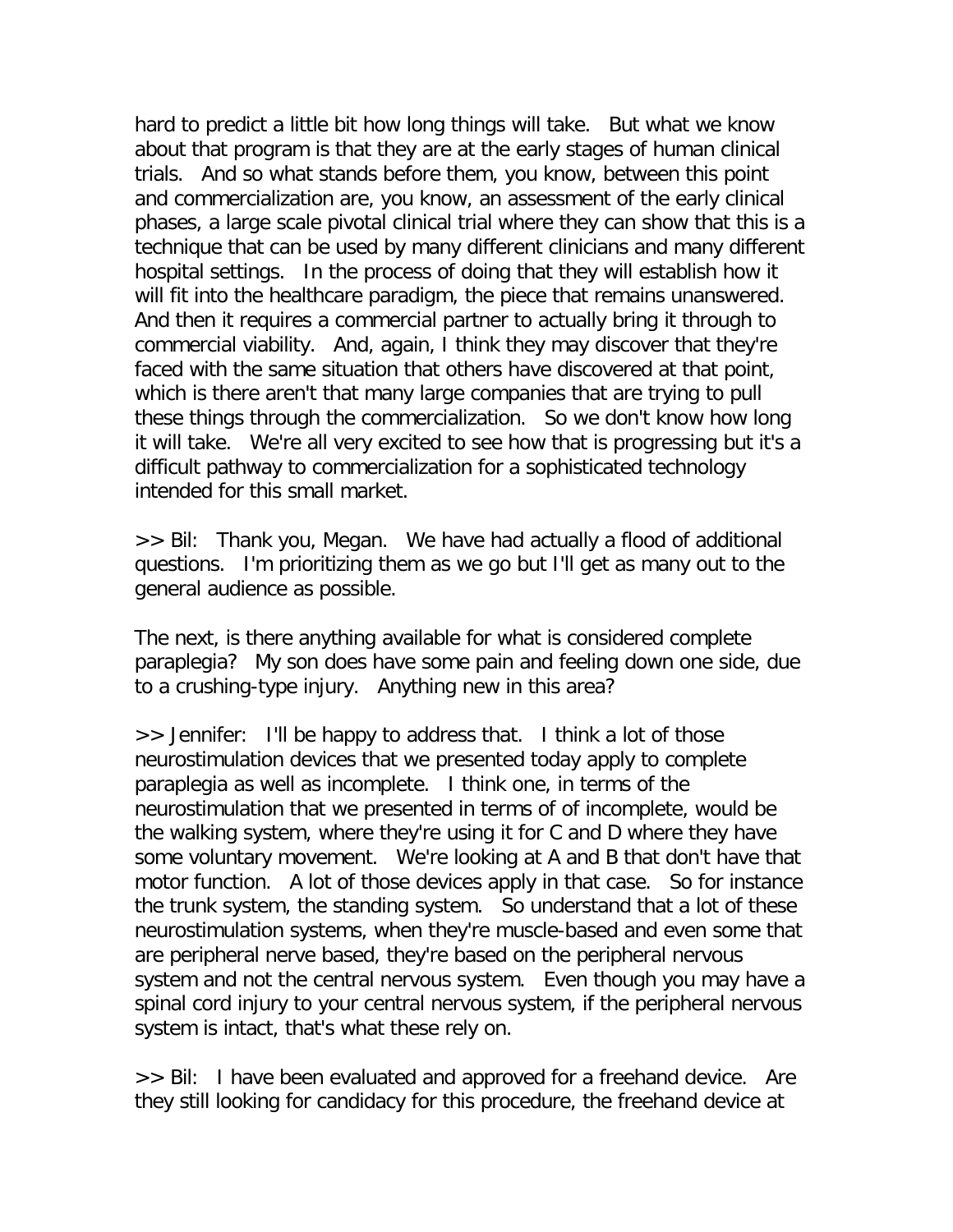McGee Rehab?

>> This is Megan. The freehand system is not on the market anymore. For commercial use in the U.S. So I don't -- maybe, Jen, you can help out. But I don't know how it could be available at an investigational either.

>> Jennifer: [Audio Skipping]. So it might be -- system that might not be -- [Audio Skipping] -- I'm not sure what they're using at McGee specifically for upper extremity but it might be another -- freehand might be a newer -- device. I think the key thing would be to look on -- trials.gov for more.

>> Bil: Thank you. This unfortunately will have to be the last question this afternoon due to time constraints. Any additional questions can be directed to the panelists, and by use of their e-mail that is on the screen. The question, my urologist -- they have an indwelling catheter for 10 years. Is neurotechnology a real option for me in terms of bladder voiding over the next year or two, or should I go with a urinary diversion?

>> So this is Megan. I'll say it is our discussion to have with a doctor -- yeah, with your regular physician. And maybe -- in exploring what investigational or commercially available bladder systems are out there armed with some of that information maybe help make a decision directly with your doctor.

>> Jennifer: If I could add to that answer. On the resources page, we have Neurotech Network has options. I would encourage you to look at those resources and bring those resources to your doctor so they can look at what's available and how it might fit into your case, specifically.

>> Bil: Great. Thank you. Jennifer French, Dr. Anderson-Erisman, and Megan Moynahan, thank you very much for your time and your great and voluminous information. All remaining questions can be addressed directly to the panelists through the e-mail that is listed on the last slide. And this presentation will be archived in it its entirety at www.spinalcord.org within approximately one week. There, you can also review our upcoming presentations of NSCIA Webinars. Again, Jennifer, Kim, Megan, thank you very much for your presentation today. And this will conclude the Webinar intro to implanted neuroprosthesis for people with SCID. Thank you.